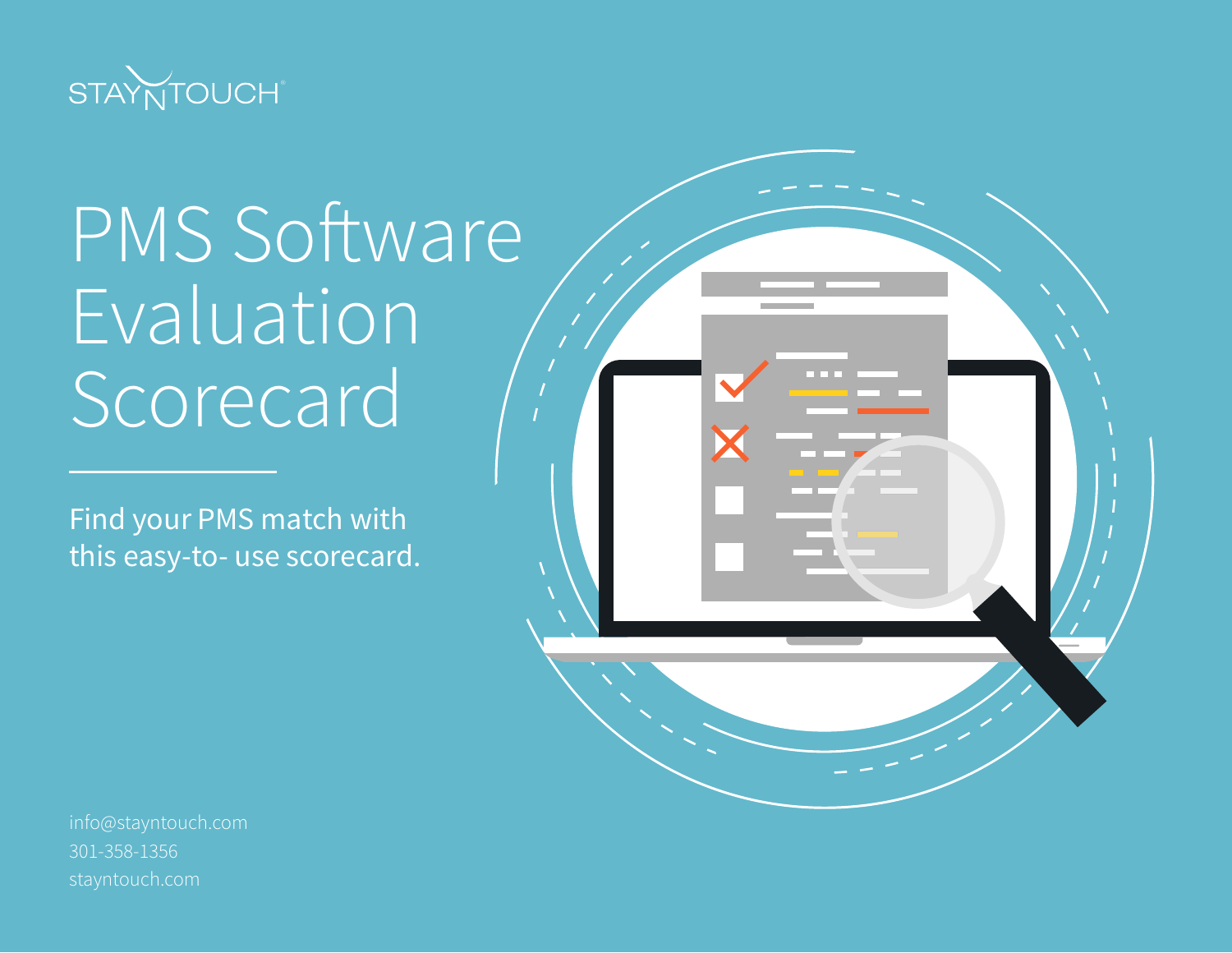

### How to use this Scorecard

Investing in the right HOTEL PMS solution will help increase your revenue, drive guest engagement, and boost staff efficiencies, but with many options available to you, what selection criteria should you use to make the right decision for you and your property?

Knowing that not all HOTEL PMS solutions are created equal, this scorecard is designed to help you select the right HOTEL PMS for your business.

To use this scorecard:

### **Step 1: Select 2-4 HOTEL PMS technology providers you want to evaluate:**

|   | <b>HOTEL PMS Vendor</b> |
|---|-------------------------|
| 1 | StayNTouch              |
|   |                         |
|   |                         |
|   |                         |

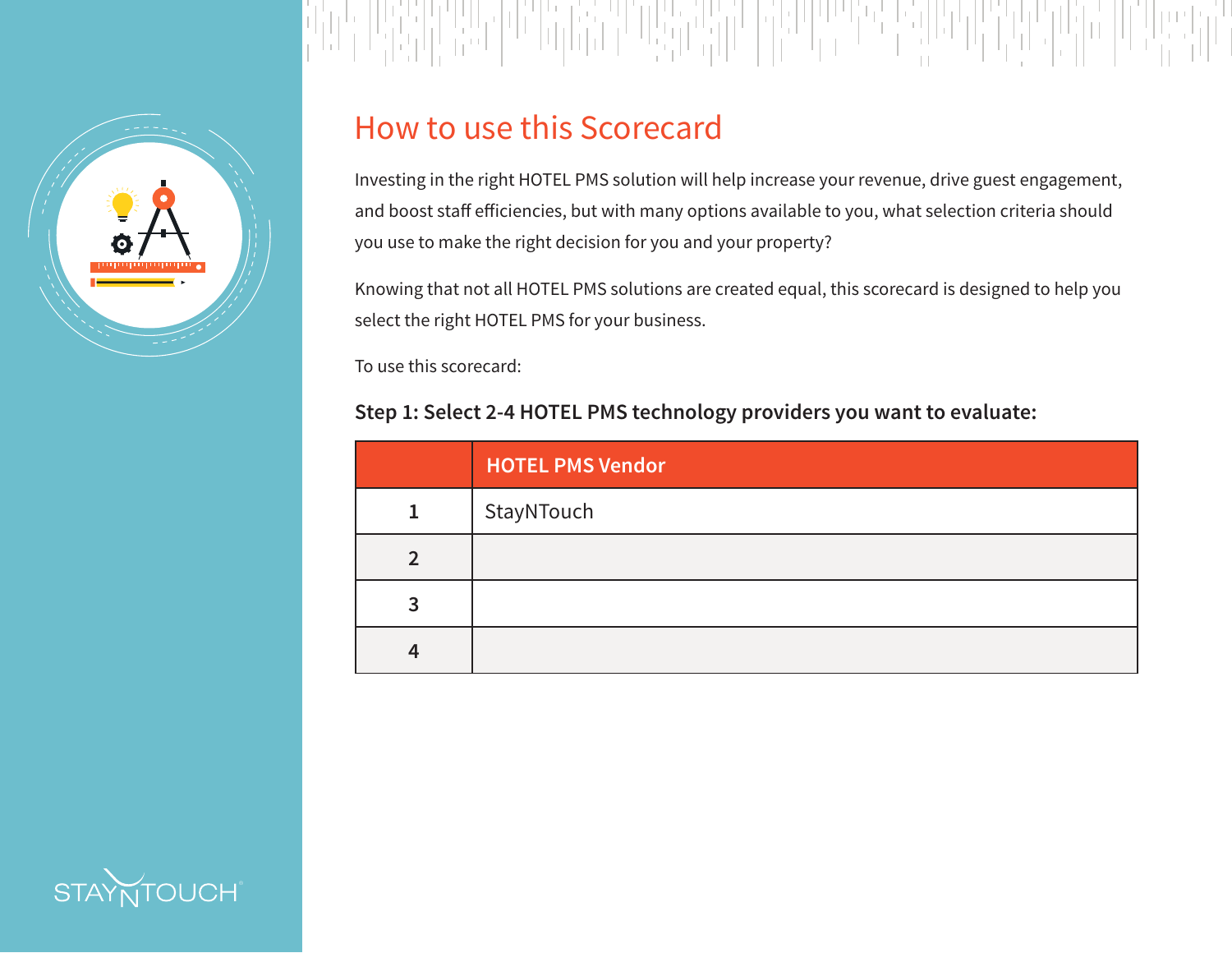

**Step 2: Read each section and provide a score for each vendor based on the descriptions below:**

| <b>Score</b> | <b>Description</b>              |
|--------------|---------------------------------|
| 4            | Goes above and beyond our needs |
| 3            | Meets our needs                 |
|              | May not meet our needs          |
|              | Does not meet our needs         |
|              | Does not apply                  |

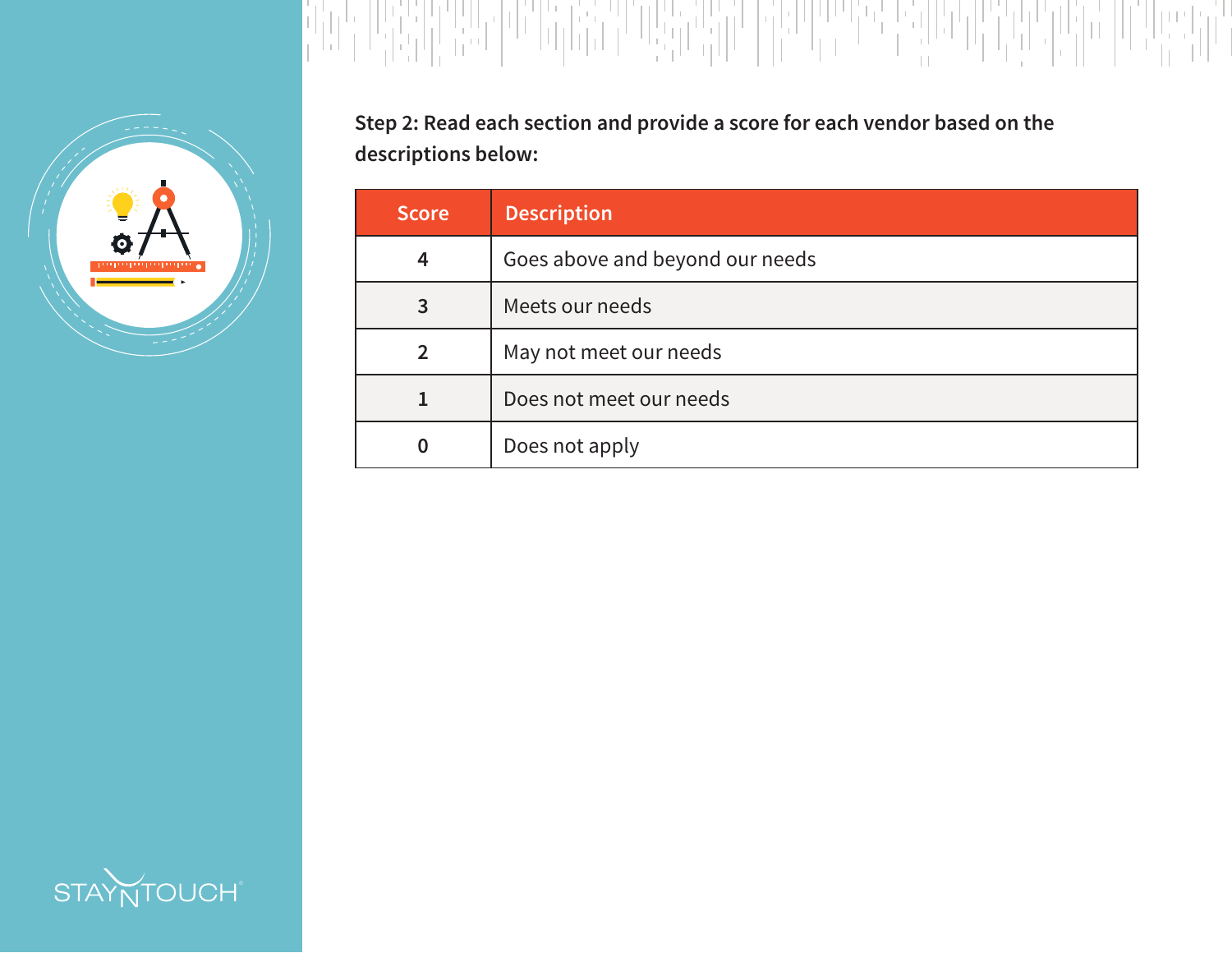

**Step 3. Use the score card to determine the total score for each HOTEL PMS vendor. Consider only the technology providers with the highest scores.**

 $\begin{array}{l} \left[ \begin{array}{c} 1 \\ 1 \end{array} \right] \left[ \begin{array}{c} 1 \\ 1 \end{array} \right] \left[ \begin{array}{c} 1 \\ 1 \end{array} \right] \left[ \begin{array}{c} 1 \\ 1 \end{array} \right] \left[ \begin{array}{c} 1 \\ 1 \end{array} \right] \left[ \begin{array}{c} 1 \\ 1 \end{array} \right] \left[ \begin{array}{c} 1 \\ 1 \end{array} \right] \left[ \begin{array}{c} 1 \\ 1 \end{array} \right] \left[ \begin{array}{c} 1 \\ 1 \end{array} \right] \left[ \begin{$ 

| <b>Vendor Name:</b><br>StayNTouch | $\mathbf{1}$ | $\overline{2}$ | 3 | 4 |
|-----------------------------------|--------------|----------------|---|---|
| <b>Annual Costs</b>               |              |                |   |   |
| Implementation                    |              |                |   |   |
| <b>Mobility</b>                   |              |                |   |   |
| Integration                       |              |                |   |   |
| <b>Reporting/Insights</b>         |              |                |   |   |
| <b>Usability</b>                  |              |                |   |   |
| Automation                        |              |                |   |   |
| <b>Security &amp; Scalability</b> |              |                |   |   |
| <b>Service &amp; Support</b>      |              |                |   |   |

 **Total Score:**

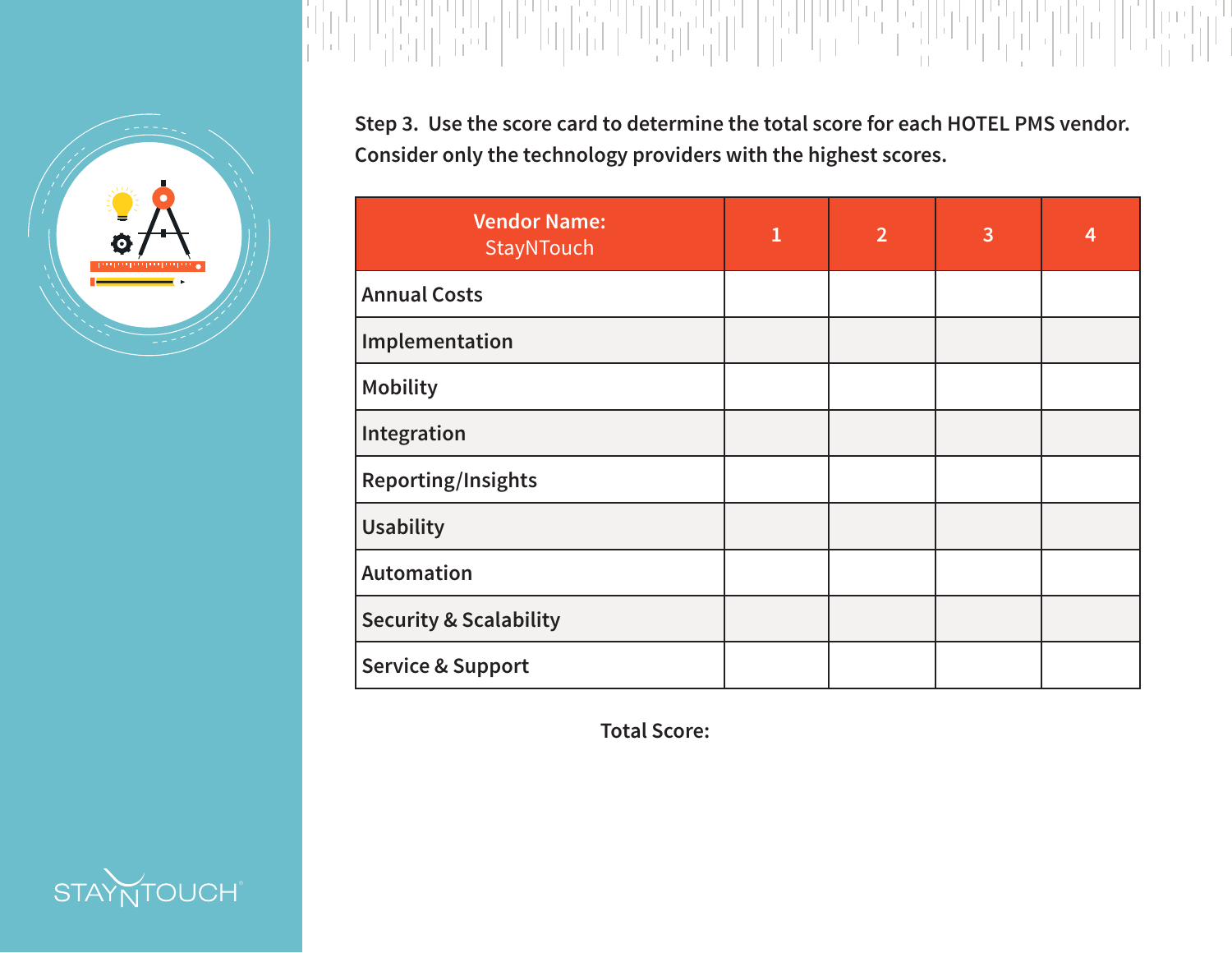

#### - '이 아이가 아이들이 아이가 아이가 아니다'<br>- 이 마리가 아이들이 아이가 아니다. 이 아이들이 아이 MANIA ILI 해방법

### Define Your Goals

Before you dive in, it's important to understand why your business wants a HOTEL PMS in the first place. It's important to keep in mind that HOTEL PMS is as much about how you approach and relate to your guests as what software you use to enable the service you provide them. A well thought out HOTEL PMS strategy coupled with the right technology partner is very powerful - but what goals do you want to achieve through HOTEL PMS?

- Is it to drive guest engagement at every touch point?
- Is it to increase revenue and marketing ROI
- Is it to leverage business insights that will make you more profitable?
- Is it to have a history of your guest history, profiles and preferences to personalize guest care?
- Is it to scale your operation and make your staff more productive/efficient?
- Is it to leverage the latest technology (mobile, SMS, self-service) to differentiate your brand and services.

Whatever your goals are, write them down. It will keep you on track throughout the selection process. You will also be able to better evaluate your options if you know what your end goals are.

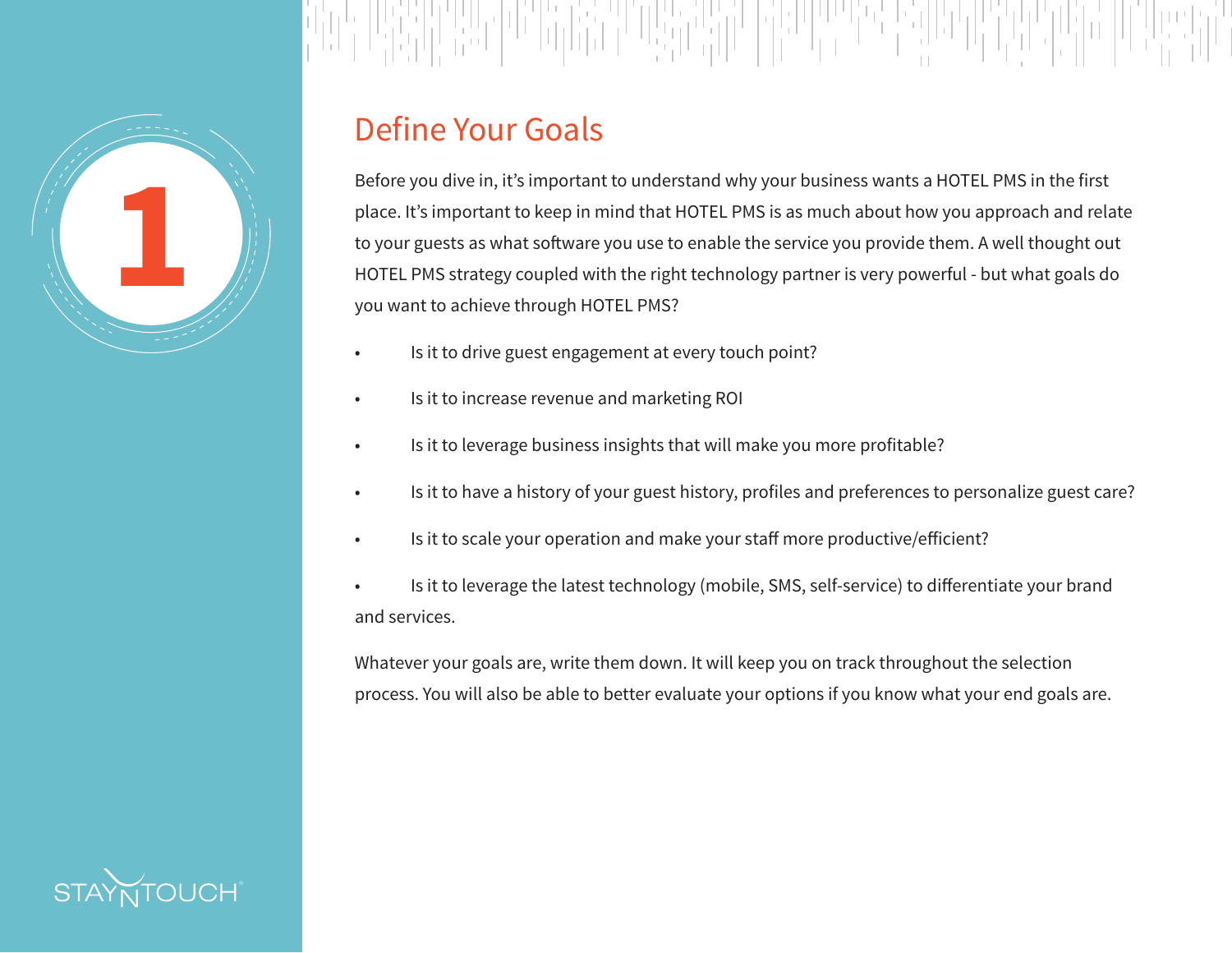

# Write your HOTEL PMS Goals:

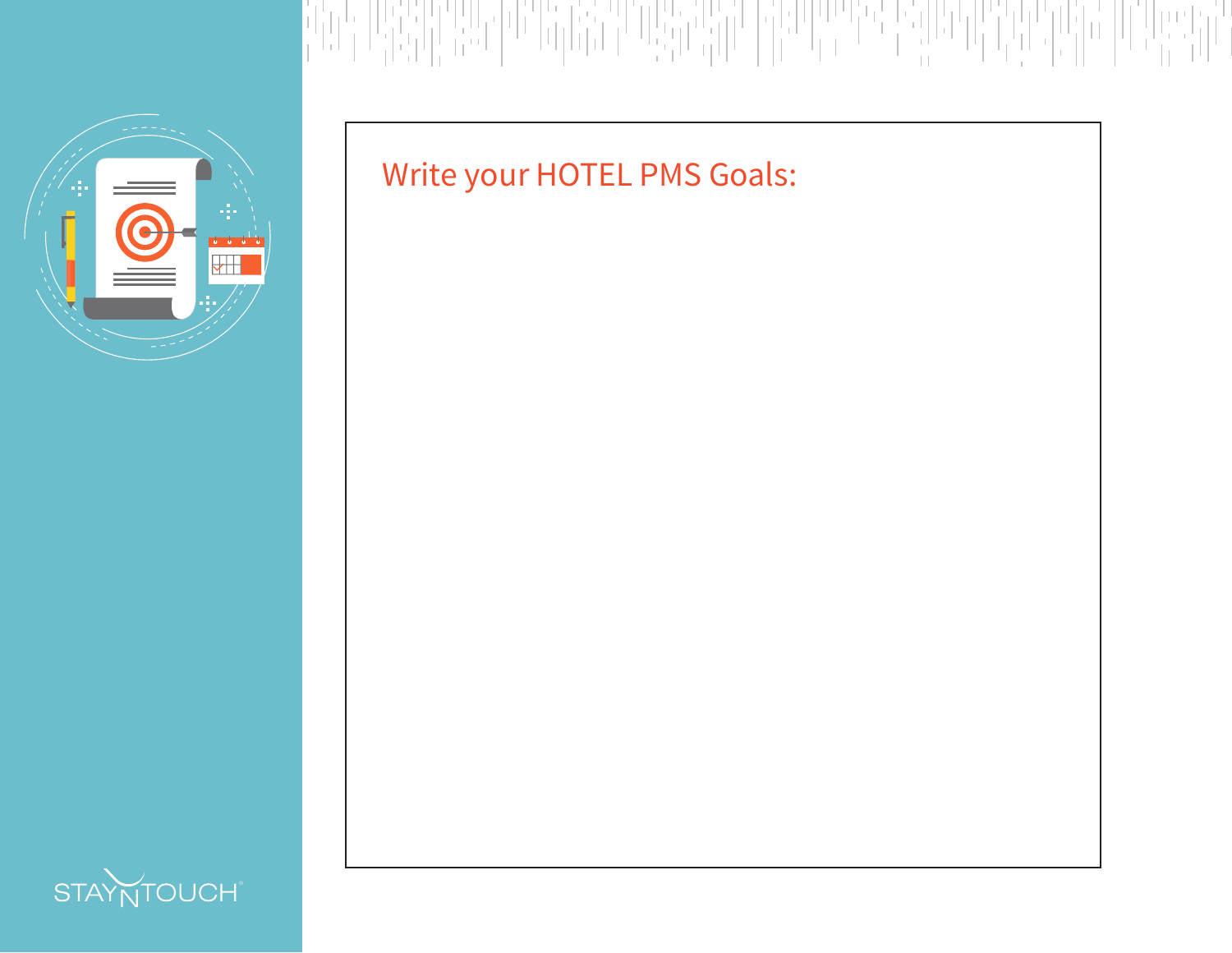

### What is the annual cost of the HOTEL PMS?

While cost shouldn't be the only consideration when you're shopping for a HOTEL PMS, it's important to find the best value, and be able to budget accordingly.

There are a number of arguments to be made concerning a shift from on-premise solutions to SaaS. SaaS HOTEL PMS systems are ideal because they typically don't require a large fee up front, and allow you to pay on a per month basis so you can monitor your cash flow. By implementing a SaaS PMS, hotels see substantial soft and hard cost savings. Within the SaaS model, everything is combined into an all-inclusive fee per room per month. No more maintenance fee surprises or extra support charges. The investment is also highly manageable from a budgetary standpoint due to the predictable nature of the cost structure.

Everything is included in the subscription fee, including software updates and upgrades. Using an SaaS service makes administration easier; provides automatic updates and management; ensures compatibility; enhances collaboration and provides access to users from any device capable of accessing the internet.

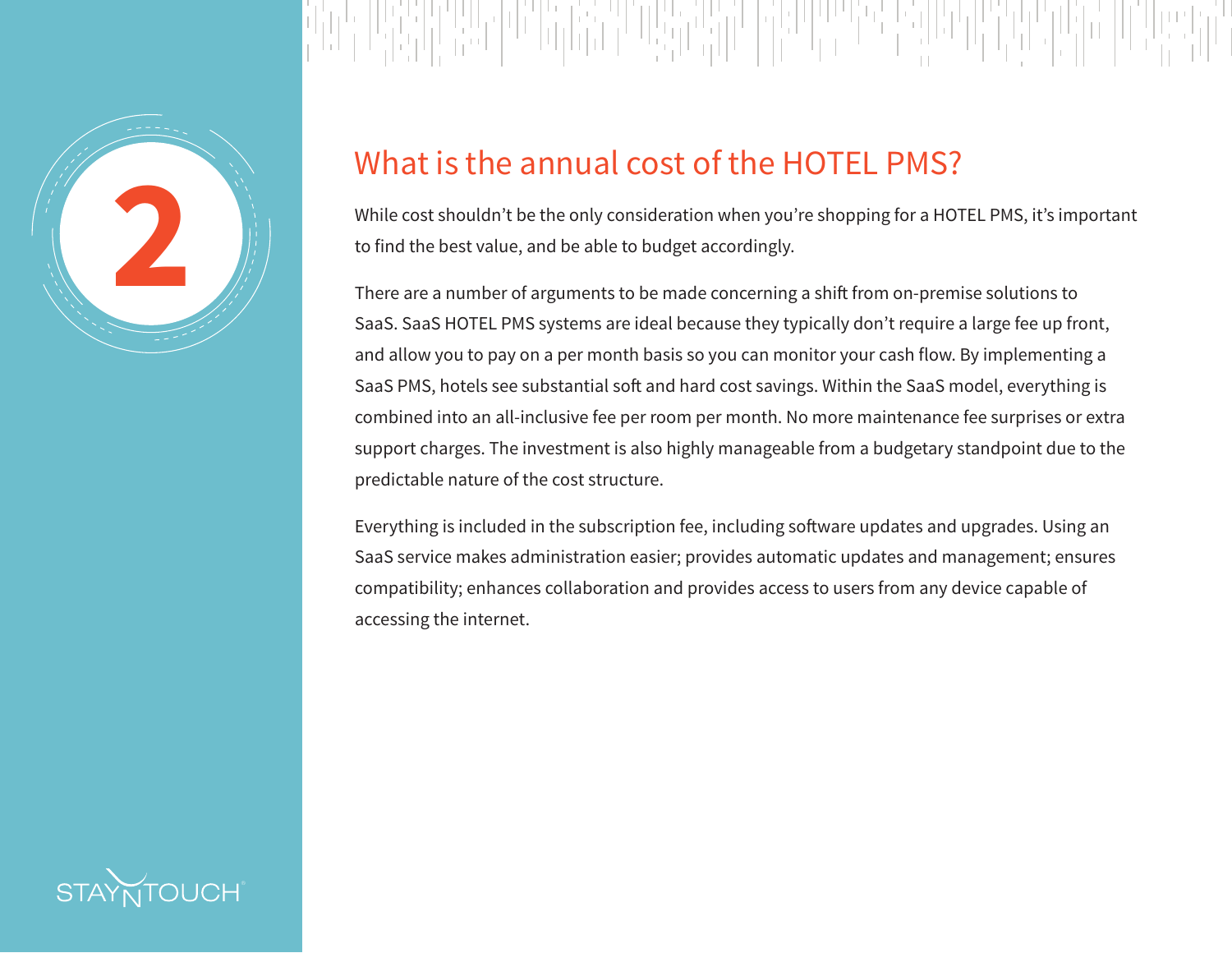

Write down the annual cost for each HOTEL PMS vendor you're evaluating so you can reference cost projections at the end. Also, give each vendor a score based on your budget. A score legend for ratings 0-4 can be found on page 2.

| <b>HOTEL PMS Vendor</b> | <b>Annual Cost</b> | <b>Affordability Score (0-4)</b> |
|-------------------------|--------------------|----------------------------------|
|                         |                    |                                  |
|                         |                    |                                  |
|                         |                    |                                  |
|                         |                    |                                  |
|                         |                    |                                  |

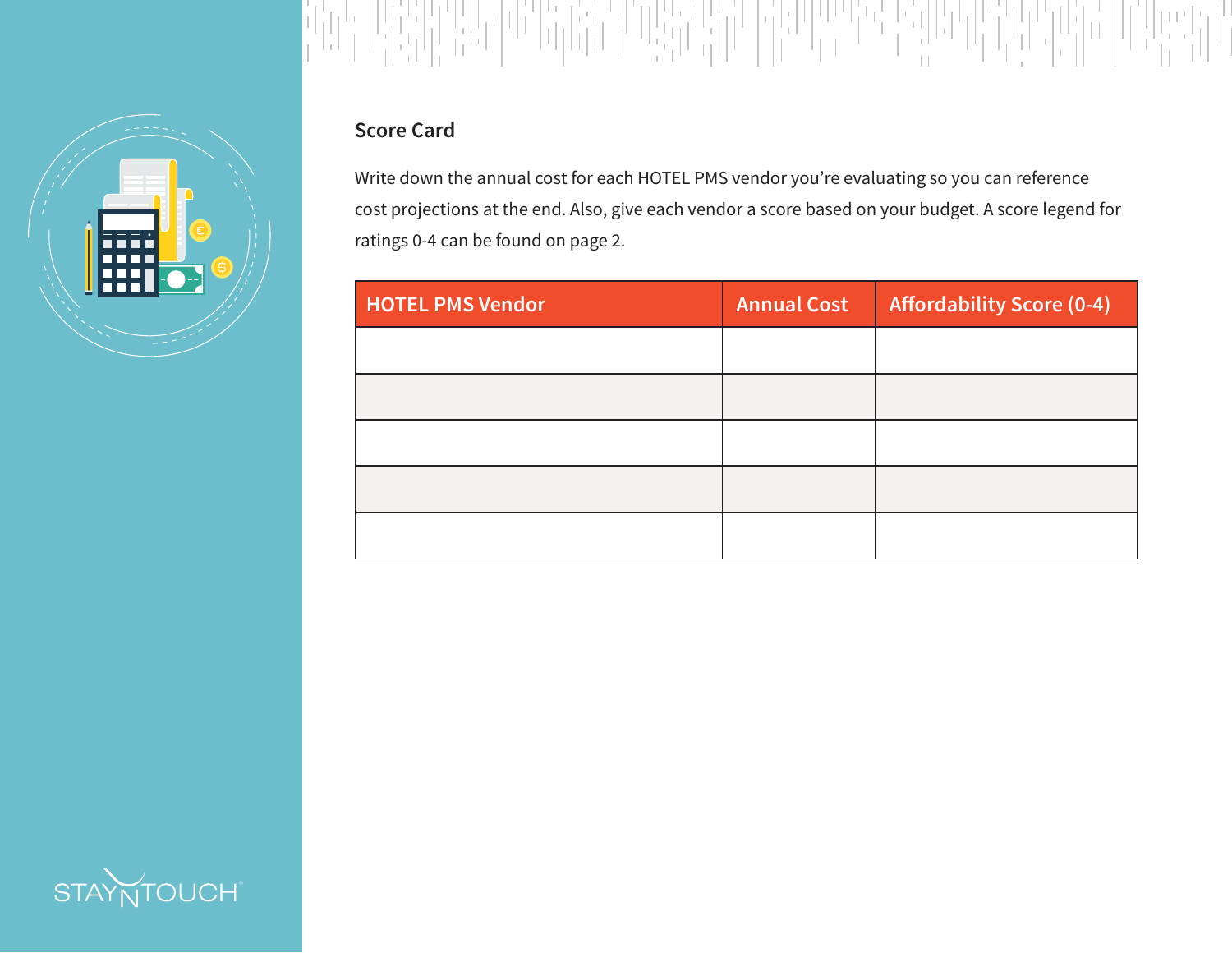

### 부리

### How long does the HOTEL PMS take to implement?

How soon do you want or need to have your HOTEL PMS up and running? Some HOTEL PMS systems take a lot longer to implement than others. What good is a HOTEL PMS that you have to wait nearly a year to use? Be sure to ask your HOTEL PMS vendor how long they expect implementation to take. Some HOTEL PMS systems cost extra to implement, set up interfaces and train on, while some are easy to set up and don't require any extra costs. These kinds of implementations are frictionless and typically are preferred. Most technology providers don't offer implementation services at all, and will typically refer new customers to one or more third party implementation specialists.

#### **Score Card**

Write down the date that you want to have your HOTEL PMS fully implemented - consider implementation, training and interface development costs and possible roadblocks.

| <b>HOTEL PMS Vendor</b> | <b>Implementation Score (0-4)</b> |
|-------------------------|-----------------------------------|
|                         |                                   |
|                         |                                   |
|                         |                                   |
|                         |                                   |
|                         |                                   |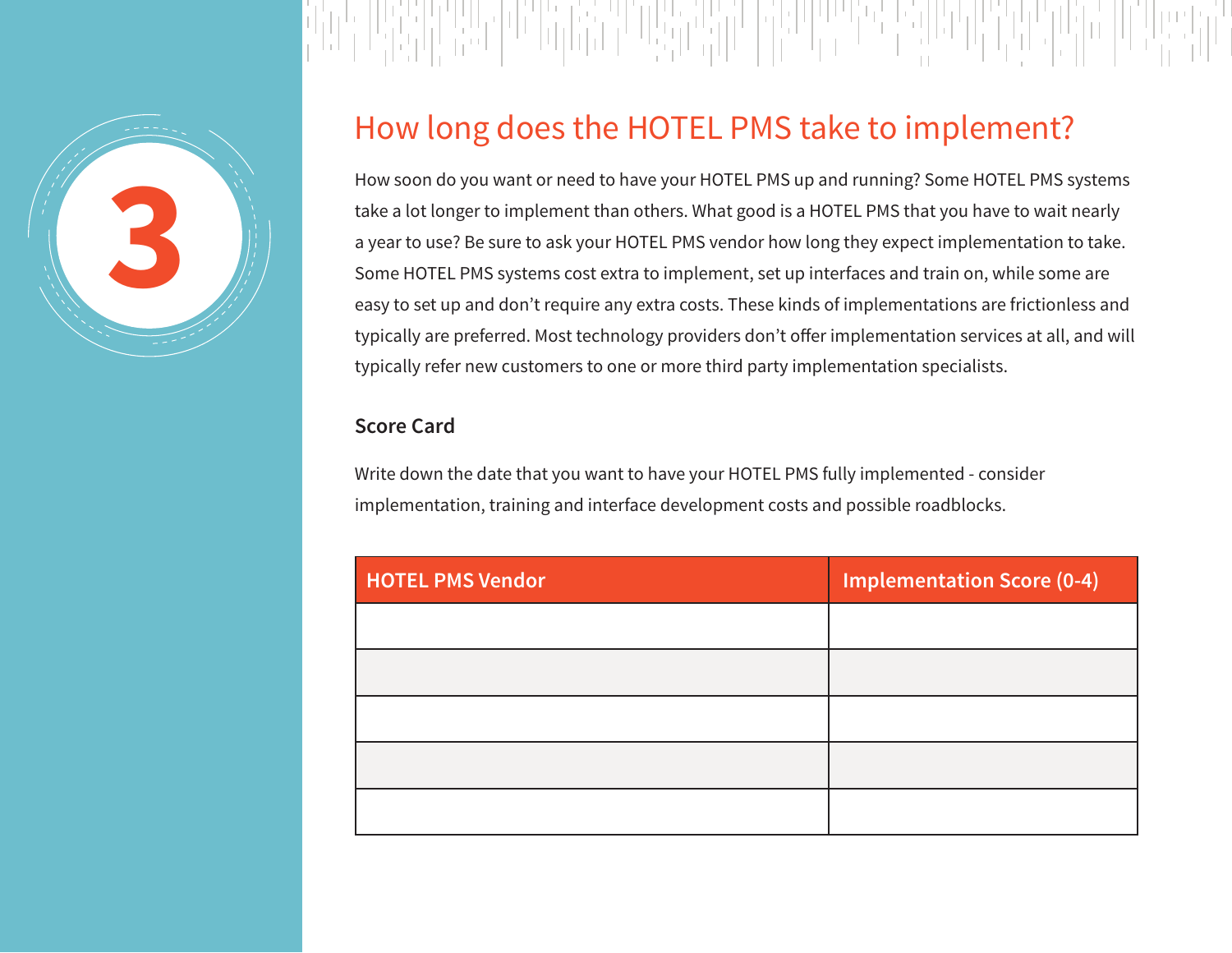

#### risi ya mwaka wa Marejeo ya Marejeo<br>Marejeo ya Marejeo ya Marejeo re sillit MANDA ANDA<br>Andala  $\left[\begin{array}{c} 1\\1\\1\\1\end{array}\right]$

# Mobility

Mobility is a key-driver for HOTEL PMS selection so make sure the experience is seamless from desktop to mobile. A mobile Property Management System provides these features while creating additional touch points with the guest throughout their stay. More touch points mean more opportunities to capture additional guest data for remarketing, and up-sell services that may otherwise be overlooked (e.g., ordering breakfast, booking spa treatments or requesting a late checkout).

In the case of the hotel industry, both guests and employees are seeing advantages of using their cell phones to either interact with the hotel via making hotel bookings or from a hotel perspective, to communicate with other hotel employees while on the property.

With a mobile PMS, managers can view live performance, monitor operations, access key reports and statistics and measure staff performance – all of which means hoteliers can manage their properties, remotely, on the go, anytime, anywhere even if they are not physically on site.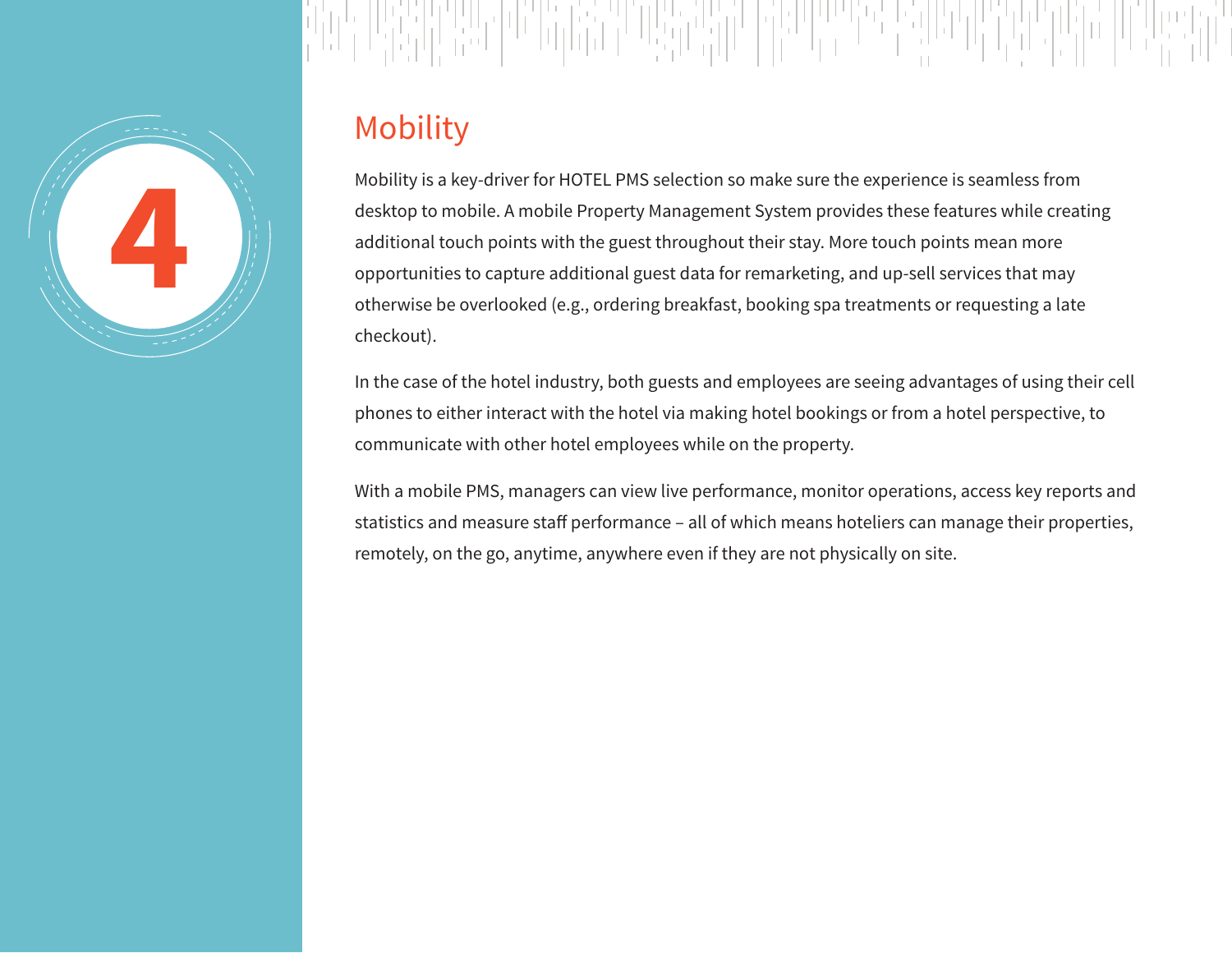



Evaluate the importance of mobility to your business against each HOTEL PMS vendor below.

| <b>HOTEL PMS Vendor</b> | <b>Mobility Score (0-4)</b> |
|-------------------------|-----------------------------|
|                         |                             |
|                         |                             |
|                         |                             |
|                         |                             |
|                         |                             |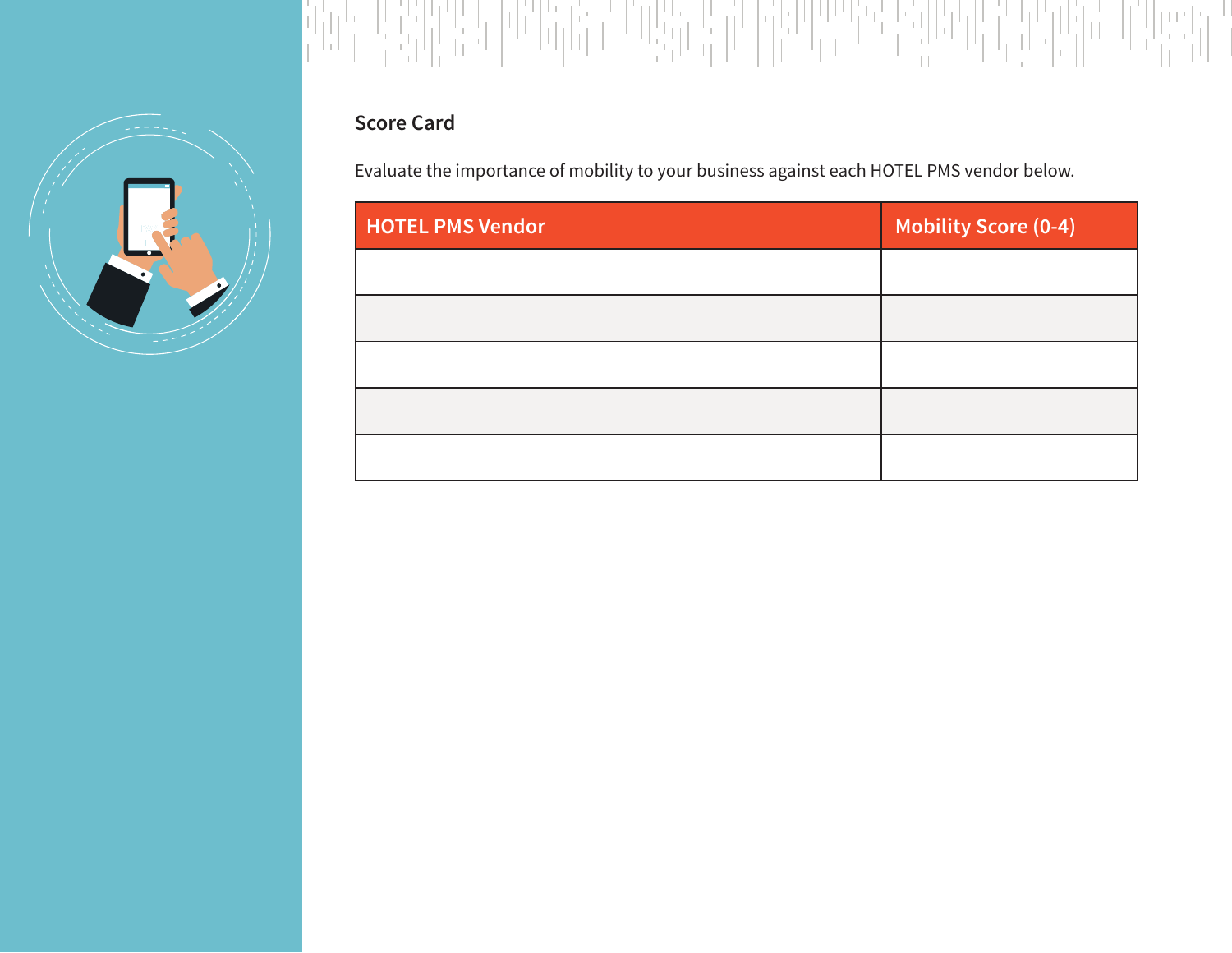

### Does it integrate with the systems you already use?

HOTEL PMS isn't the only software your property uses. Select a PMS with an OPEN API that integrates with the tools your company already uses or will need in the future. A cloud-based, open platform will arm you with the flexibility you need to find the best solutions to optimize every aspect of your business.

Older systems have their technological challenges. As new products are developed, and guests demand more technological flexibility, trying to get these emerging solutions connected to older property systems becomes very complicated. The introduction of cloud systems breaks down these barriers whereby even if a hotelier wants to connect fresh and innovative platforms to their primary PMS, they can do so easily and with a minimal amount of friction.

While many hotel technology vendors provide a great portfolio of APIs and data sharing, make sure your system provider has the updated skills to access new interfaces, and that the data and functionality you might need to integrate are available easily. It's important to know which integrations are non-negotiable for your property. Make sure the HOTEL PMS you choose is able to connect with your tool of choice, or that it at least offers a comparable substitute.

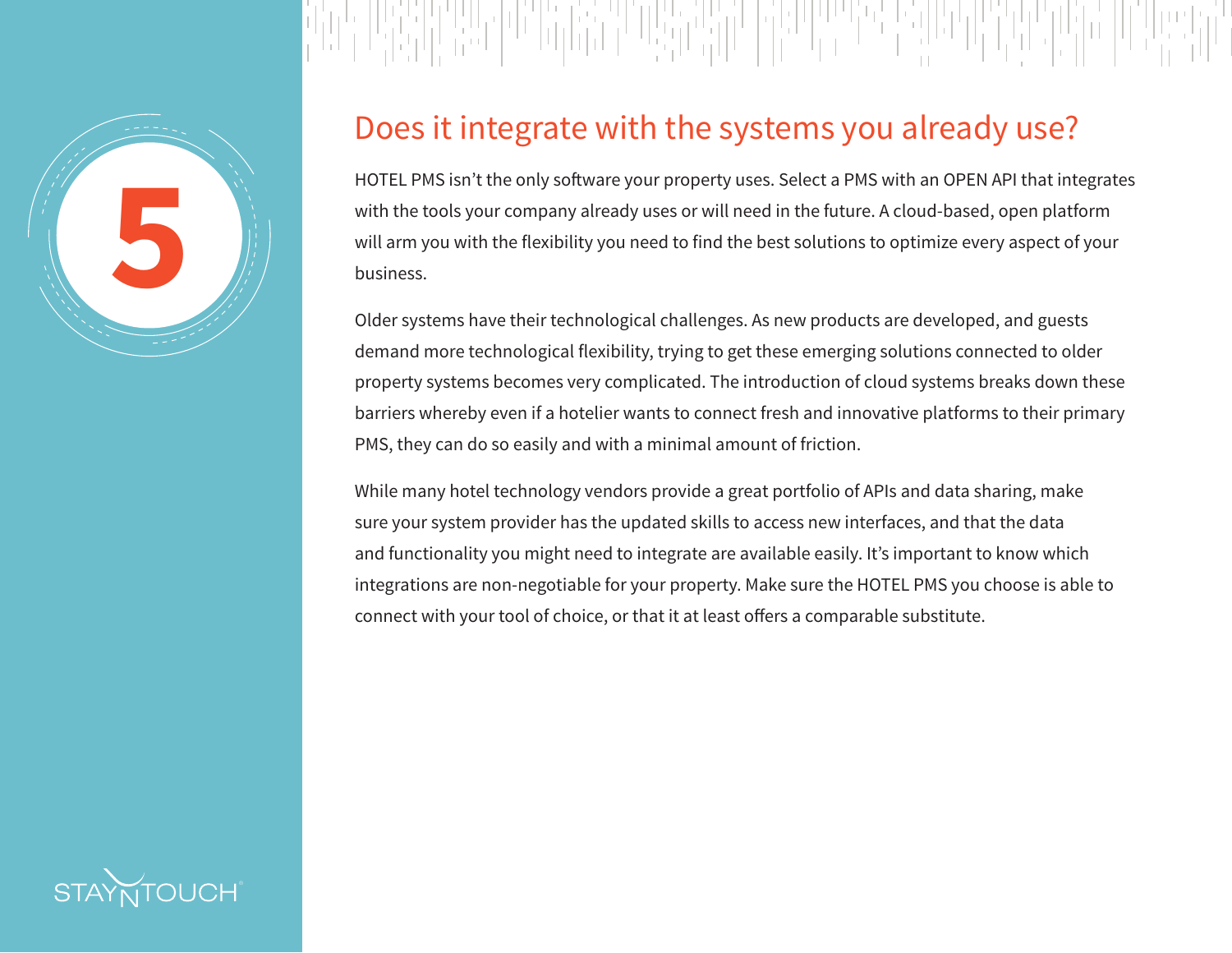



Based on the integrations your team needs, rate the HOTEL PMS technology providers based on their integration options as well as ease of integration.

| <b>HOTEL PMS Vendor</b> | <b>Integratation Score (0-4)</b> |
|-------------------------|----------------------------------|
|                         |                                  |
|                         |                                  |
|                         |                                  |
|                         |                                  |
|                         |                                  |

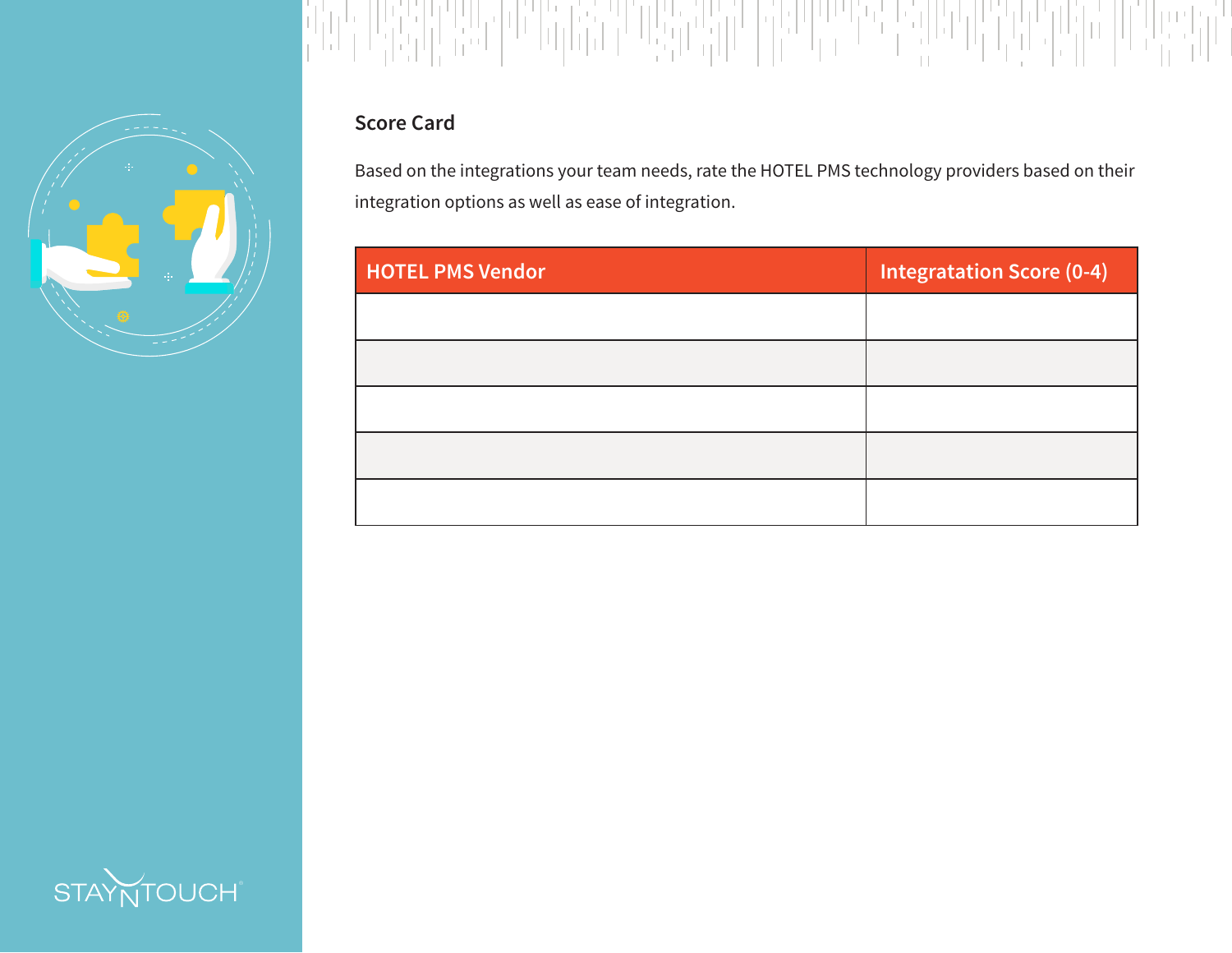

# Does it provide the analytics and reports that management needs?

Hoteliers have always relied on various disparate systems to accomplish multiple tasks. But in a today's environment it has become a necessity to employ as few systems as possible that are integrated tightly to seamlessly manage the hotel operations to ensure better guest satisfaction and loyalty. Guest experiences cannot be isolated in a siloed operating system. Like single image inventory for revenue management, hotels also need a single view of the guest journey for all their associates - from front desk employees to loyalty marketers to GMs or revenue managers.

The data that you can glean from a HOTEL PMS system is only as good as the data entered. Being able to empower hotel staff to capture data and preferences from guests and then having centralized, easy, anytime access to management dashboards, guest information, historical data, forecasted revenue and management reports is one of the most important functions of a PMS. With the ability to gather and access information about guests, hotels can respond more quickly and efficiently to serve their guests.

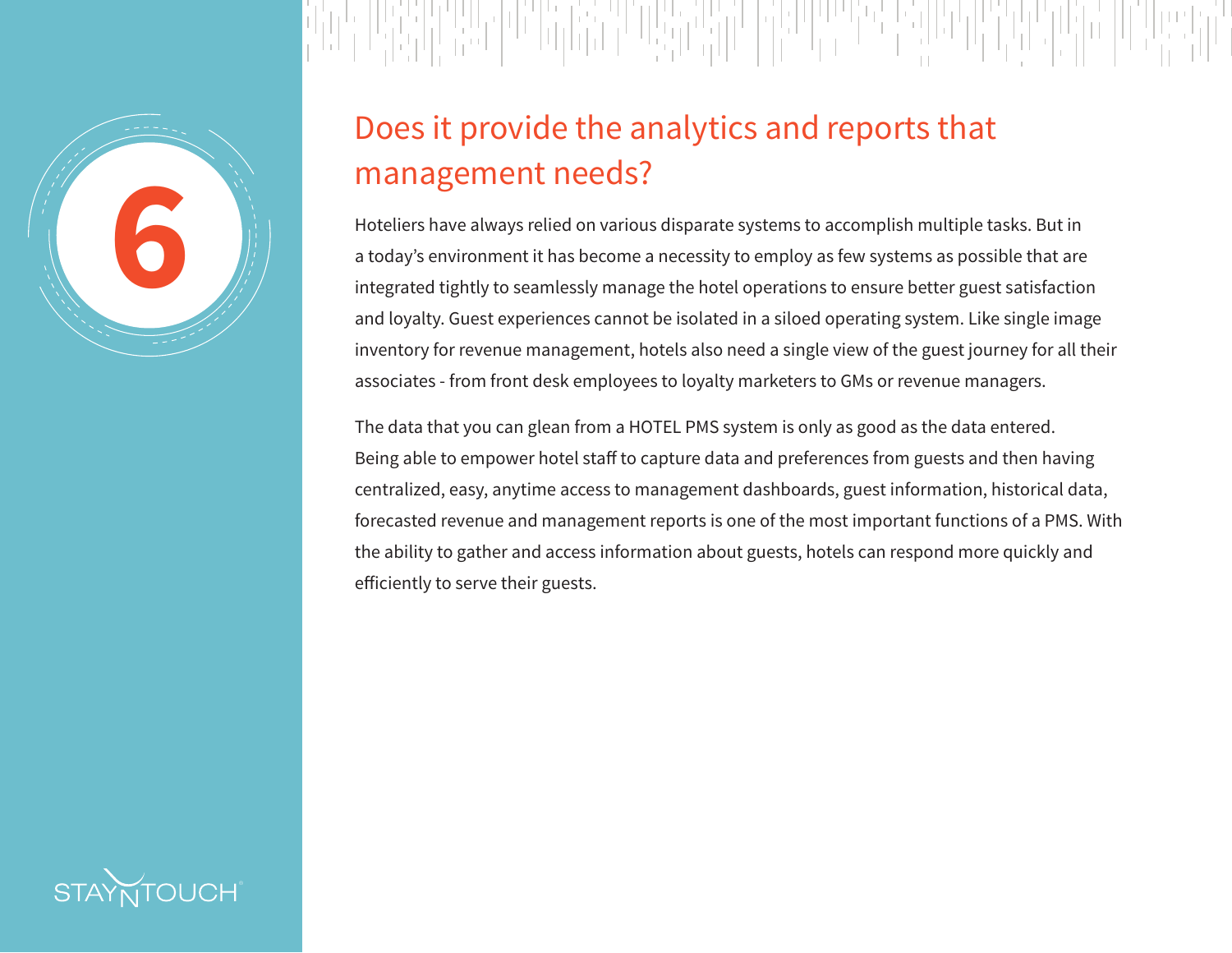



After you think about what insights you need to see from your HOTEL PMS, provide a score to each HOTEL PMS vendor based on their out-of-the-box reporting options.

| <b>HOTEL PMS Vendor</b> | <b>Metrics Score (0-4)</b> |
|-------------------------|----------------------------|
|                         |                            |
|                         |                            |
|                         |                            |
|                         |                            |
|                         |                            |

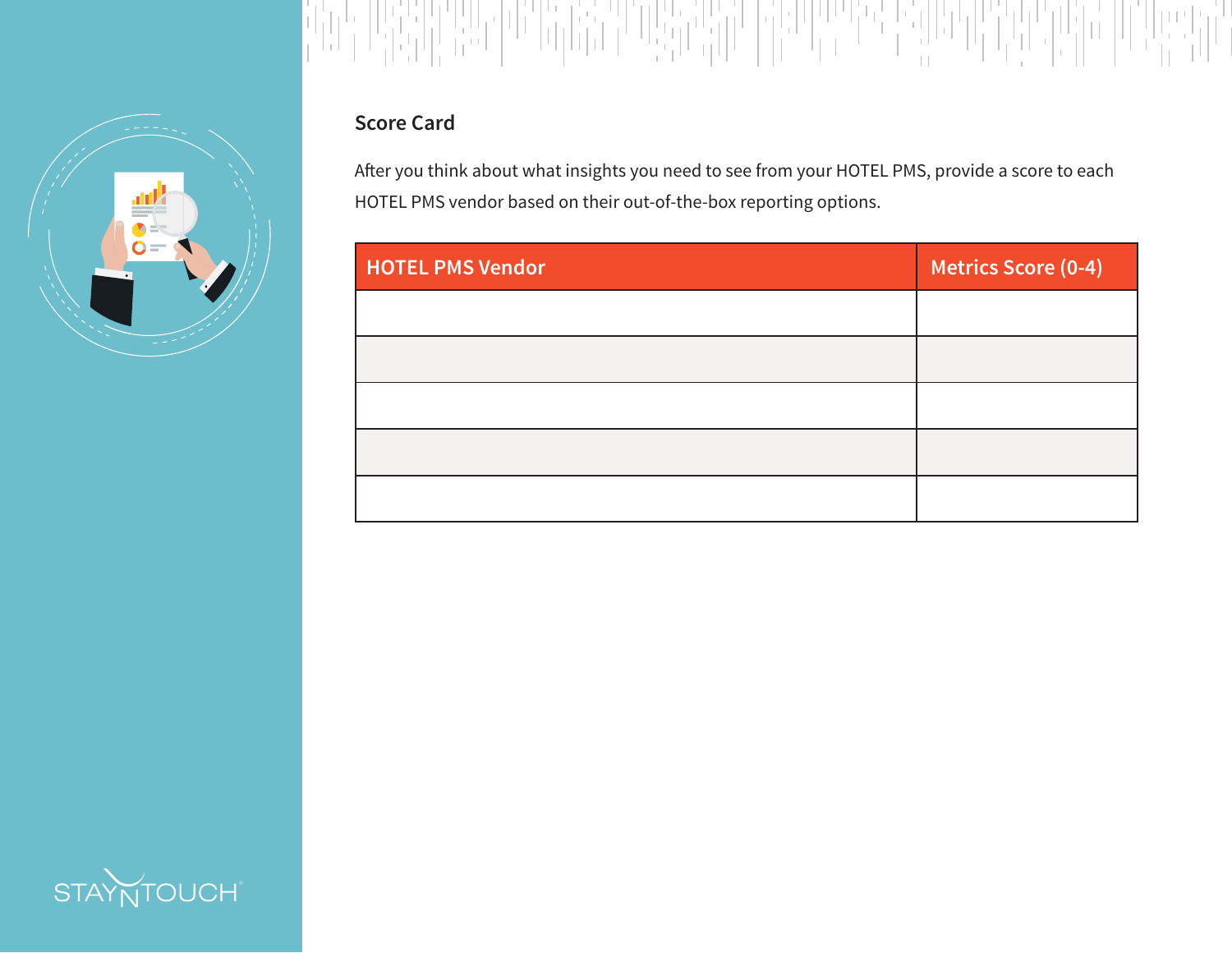

### MANDA AND

## Ease of Use/UX

The new system should make their like easier so they can spend more time cultivating relationships with their guests and delivering the best guest service possible. Look for a HOTEL PMS solution that promotes user adoption. Find a HOTEL PMS partner who minimizes friction. When shopping for a HOTEL PMS, the ideal solution meets your team's needs, no matter where they are – on or off property, enabling staff flexibility to service guests anytime, anywhere.

Look for the HOTEL PMS with a great user interface that automates tasks when possible and pushes reminders to your mobile devices. Also, with the ongoing turnover rates that plague the hotel industry, a PMS that is intuitive and requires minimal training is ideal. Look for a full service PMS solution that brings the front office functionality onto a mobile/tablet in an easy-to-use, easy to train, touch/graphic user experience.

### **Score Card**

Provide each HOTEL PMS vendor with a score based on which one best promotes user adoption.

| <b>HOTEL PMS Vendor</b> | <b>Adoption Score (0-4)</b> |
|-------------------------|-----------------------------|
|                         |                             |
|                         |                             |
|                         |                             |
|                         |                             |
|                         |                             |

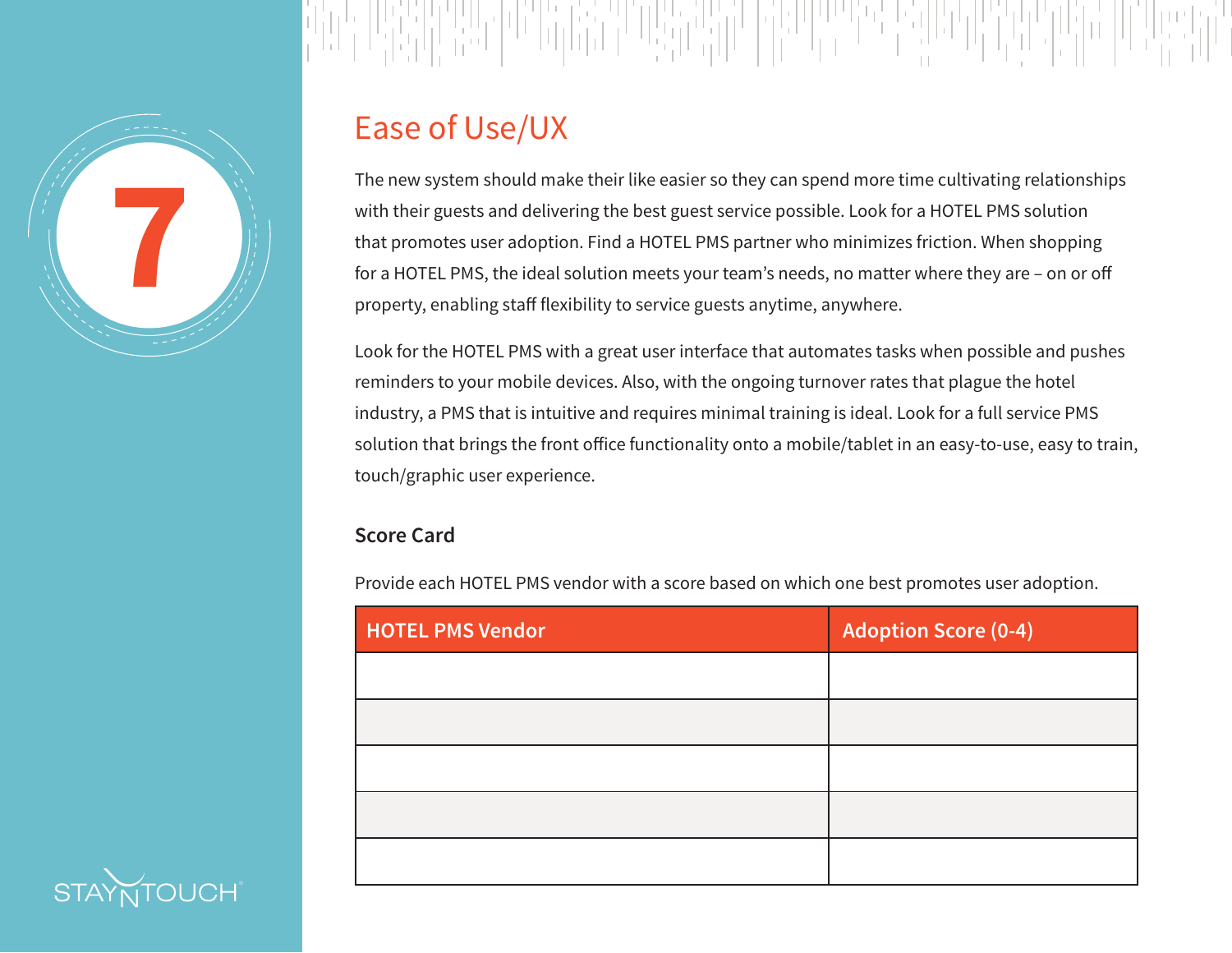

### Automation

Make sure the HOTEL PMS system you choose is able to automate certain tasks, reducing redundancy and helping your team actually use it. Find a HOTEL PMS that allows you to collaborate with your team by assigning tasks and setting due dates for those tasks. This should include things like Work Management, Remote and Instant Room Status Updates, and more.

Consider a PMS that has upgrades and dynamic packages built directly into interface. Staff won't need a script to remember to up-sell. When it comes to marketing, look for a system that offers marketing features like automated email follow up campaigns and surveys based on triggers and preferences.

#### **Score Card**

Score potential HOTEL PMS technology providers on how well they automate tasks.

| <b>HOTEL PMS Vendor</b> | <b>Automation Score (0-4)</b> |  |
|-------------------------|-------------------------------|--|
|                         |                               |  |
|                         |                               |  |
|                         |                               |  |
|                         |                               |  |
|                         |                               |  |

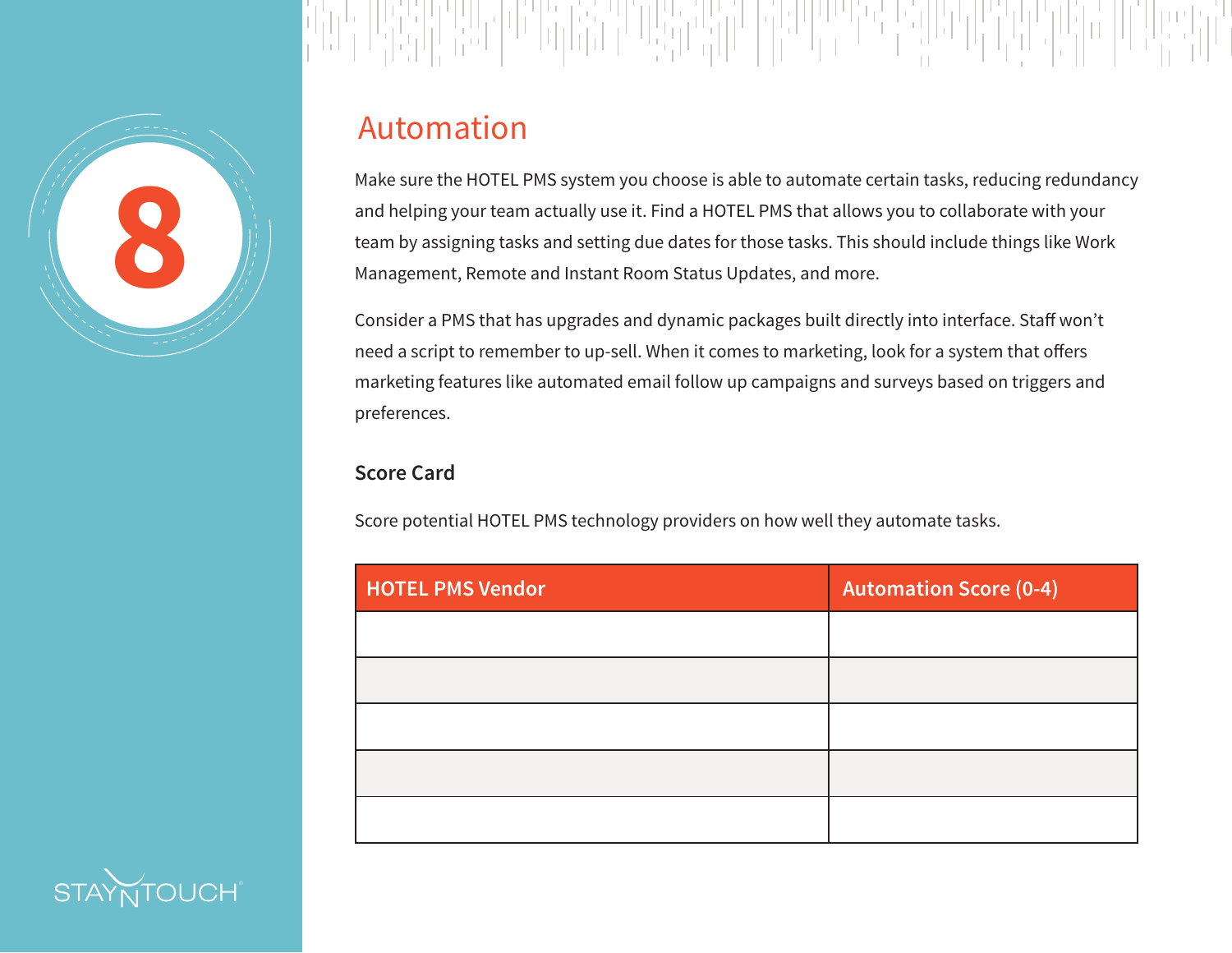

## Security and Scalability

Just because a HOTEL PMS works for your hotel today, doesn't mean it will be a fit in 1, or 5 years. Think about how a HOTEL PMS will scale as your business grows. As you make your final decision, look for a HOTEL PMS that will be a long-term partner.

Managing customer information and payment details are among the most important issues facing hotels right now. In order to be compliant, a third-party provider should ensure all credit card processing is completed entirely outside of the hotel PMS. Secure API connectivity to major online payment and tokenization gateways around the globe enables trustworthy payment card transactions with centralized PCI compliance via a cloud-deployed PMS.

A good hotel technology partner will help you plan for the future, protect your data, and make sure your business can recover from a disruptive event. You need a HOTEL PMS solution that is simple to implement and use, yet intelligent and powerful enough to benefit your bottom line and grow with you. A vendor that's ahead of the curve will likely provide more overall value by keeping pace with the rapidly changing technology landscape.

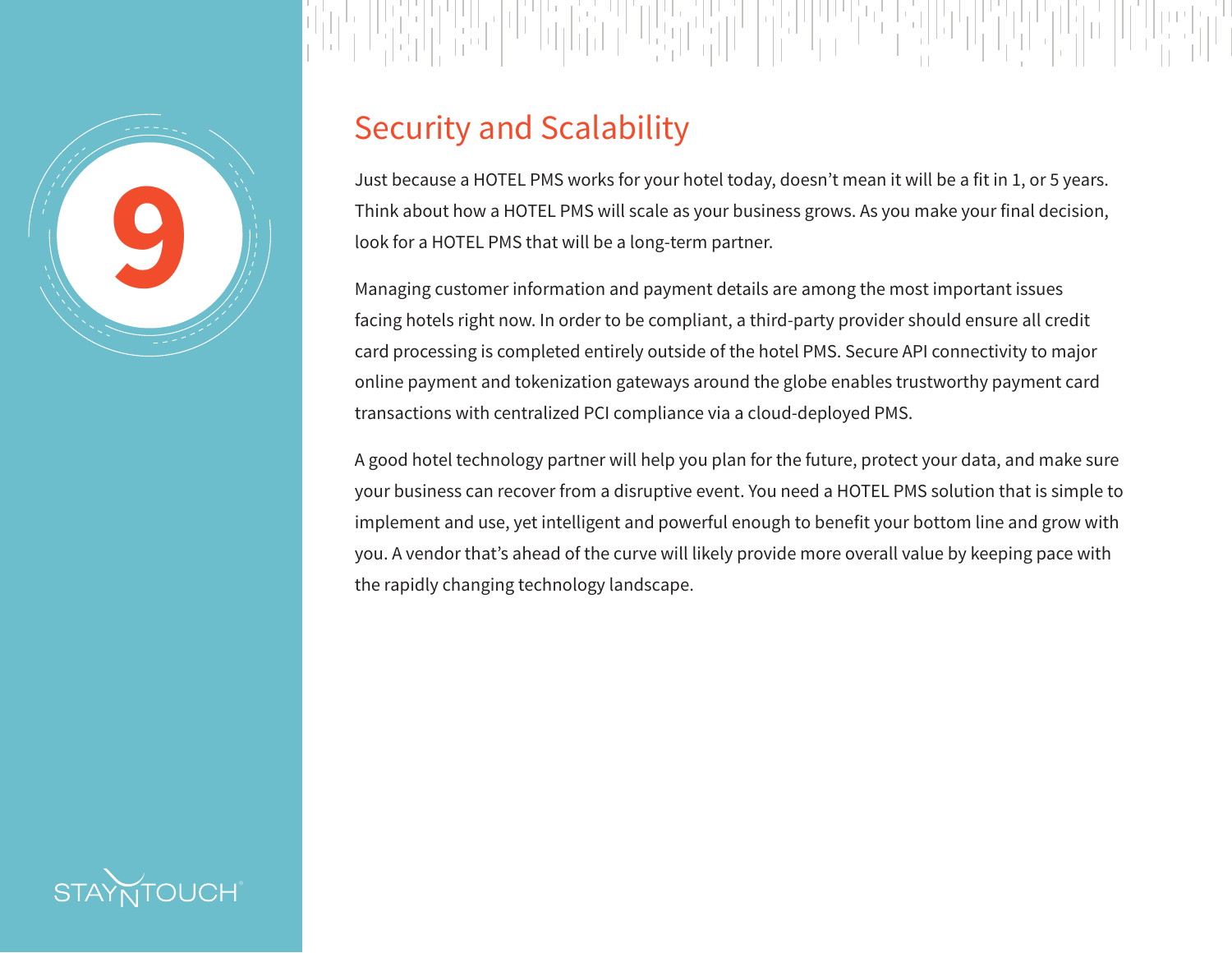



Score potential HOTEL PMS technology providers on how well they will scale with you.

| <b>HOTEL PMS Vendor</b> | <b>Scalability Score (0-4)</b> |
|-------------------------|--------------------------------|
|                         |                                |
|                         |                                |
|                         |                                |
|                         |                                |
|                         |                                |

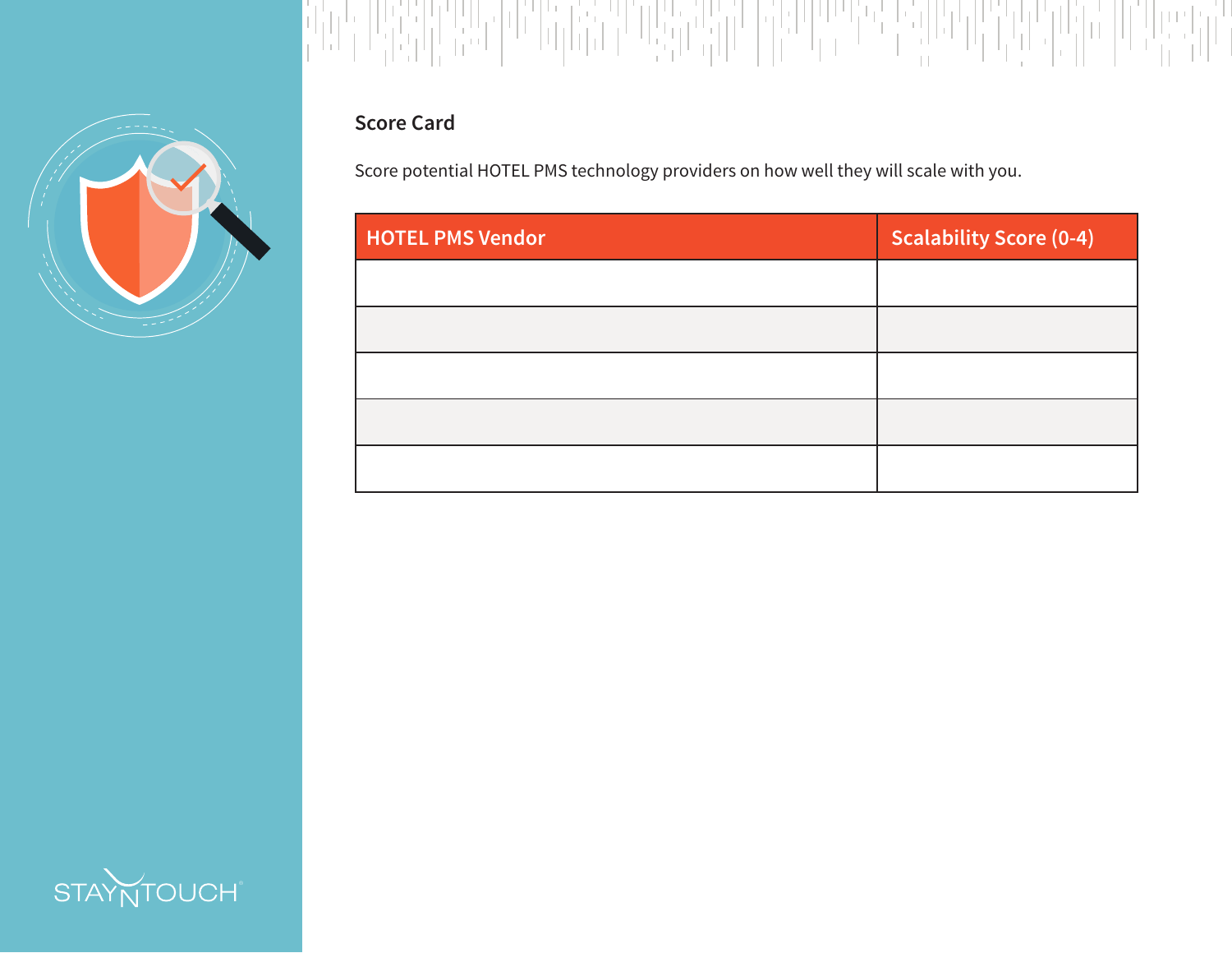

### MAN MA

# Will you receive the level of service and support you need?

For most hoteliers, the main area of concern with a property management system is the delivery of unfailing support. Your technology partner should have a support team that understands you're the hotel business, and how the utilization of their technology affects its many stakeholders It is imperative that any new system you are considering be bundled with 24/7/365 support along with reputable customer service. If you think about it, solutions providers should be held to the same high standards of service that a hotel guest expects from the hotel, so make sure that you do reference checks on the service element of the software provider you are contemplating on purchasing. This will substantially reduce any future (costly) headaches.

#### **Score Card**

Score potential HOTEL PMS technology providers on quality of their customer service and support.

| <b>HOTEL PMS Vendor</b> | <b>Automation Score (0-4)</b> |
|-------------------------|-------------------------------|
|                         |                               |
|                         |                               |
|                         |                               |
|                         |                               |
|                         |                               |